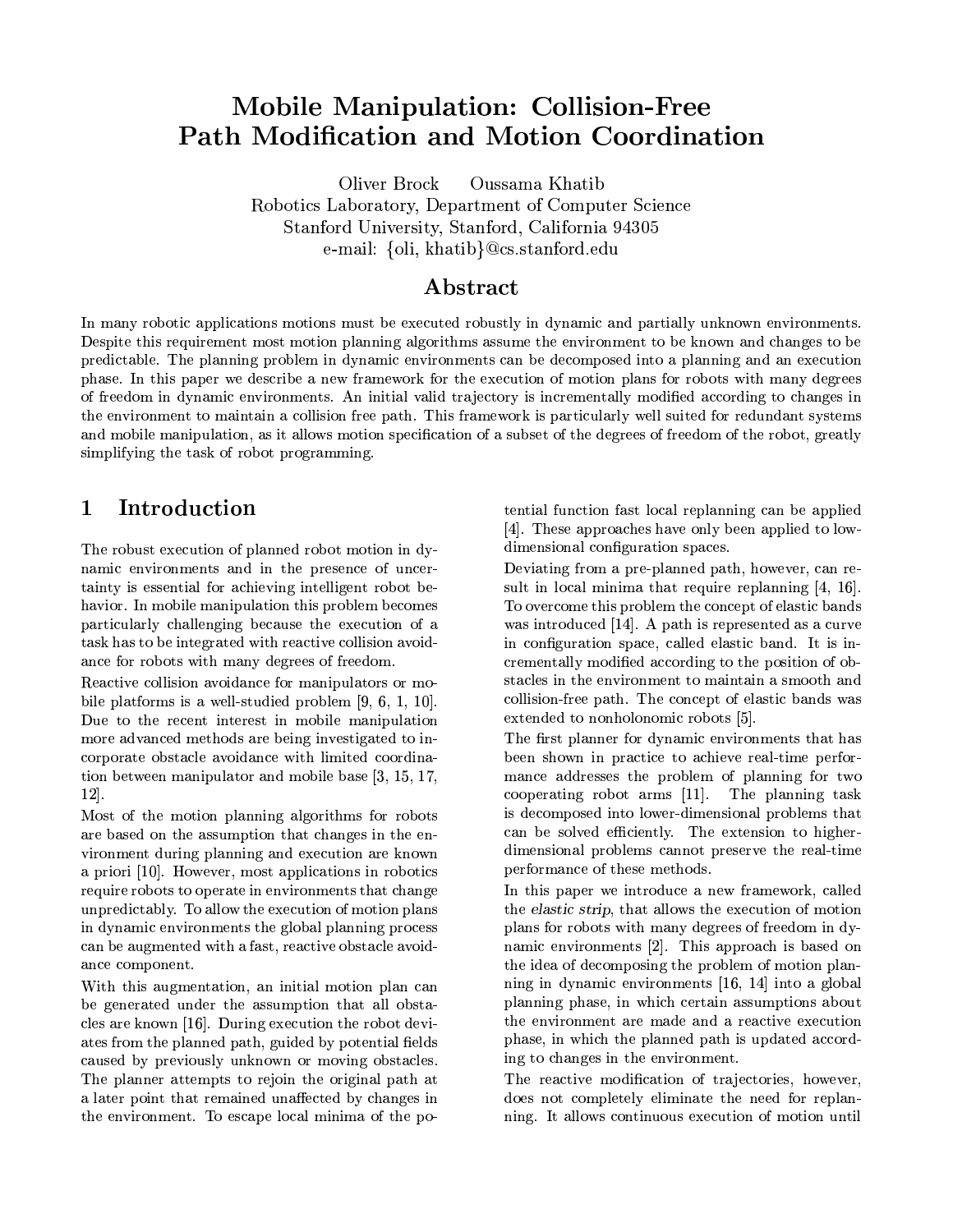a new motion plan has been computed. This new plan can then be used to update the elastic strip.

#### $\overline{2}$ **Elastic Strip Framework**

#### $2.1$ Overview

The basic idea of the elastic strip framework is similar to elastic bands [14]. We assume that a collision-free path for a planning problem has been obtained using an arbitrary planning method. The resulting trajectory is incrementally modified by external forces originating from obstacles in the environment and internal forces applied to shorten and smoothen it.



Figure 1: Bubbles on an elastic band

The key to efficiency of the elastic band is its use of a local description of the free space around each configuration. With only one distance computation in the workspace a hypersphere of free configuration space is computed. This hypersphere is called bubble [13]. By covering the entire elastic band with overlapping bubbles we can guarantee that the path it represents is collision-free. This is illustrated in Figure 1.

The difficulty with the elastic band lies in its use of the configuration space representation to describe the local free space around a robot configuration. As the number of degrees of freedom of the robot increases, the estimate of the local free space around a configuration becomes extremely conservative. An excessive amount of bubbles are then needed to cover the elastic band, affecting the real-time performance of the algorithm.

To minimize the impact of the dimensionality of the configuration space on the computational complexity of the algorithm and thereby its real-time performance, we choose to represent the trajectory in the robot workspace. This trajectory must be maintained in such a way that the volume swept by the robot during execution of the trajectory remains in free space. This volume can be imagined as a strip of elastic material that is deformed by approaching obstacles and shortens as obstacles recede.

The properties of an elastic strip differ from elastic material. Since we are not restrained by the physical laws of elasticity, we choose the effects of forces on the elastic strip to implement some desired behavior during reactive collision avoidance.

#### $2.2$ **Rigid Body Representation**

During the execution of a trajectory a robot sweeps out a volume in the workspace. The trajectory is collision-free if no obstacle is inside this volume. To warrant collision avoidance the volume has to be computed using a model of the rigid bodies in motion and checked against obstacles in the environment.



Figure 2: Illustration of a spine

A rigid body can be approximated by a line segment that is parameterized by a varying width. We call that line segment the *spine* of the rigid body. The width specifies the free space required around the line segment for the body to be free of collision. In Figure 2 the spine of a transparent PUMA 560 link is shown as the black line along its central axis; the volume associated with the spine encloses the link.

As a rigid body comes closer to obstacles, the model described above might result in incorrect collision detection. To address this difficulty the representation of rigid bodies can be generalized to describe rigid bodies at an arbitrary level of detail.



Figure 3: Covering a body with spines

The basic idea of this generalization is to introduce more spines to cover the volume of the rigid body with increasing accuracy as the distance to obstacles decreases. In Figure 3 the rectangular cross section of a body and its circular covering by spines are shown for different resolutions  $\delta_i$ , indicated by the dotted region. The three pictures could also be interpreted as the evolution of the volume description as the rigid body approaches an obstacle at distance  $\delta_i$ .

For the sake of simplicity we assume in the remainder of this paper that the volume of a rigid body is described by a single spine.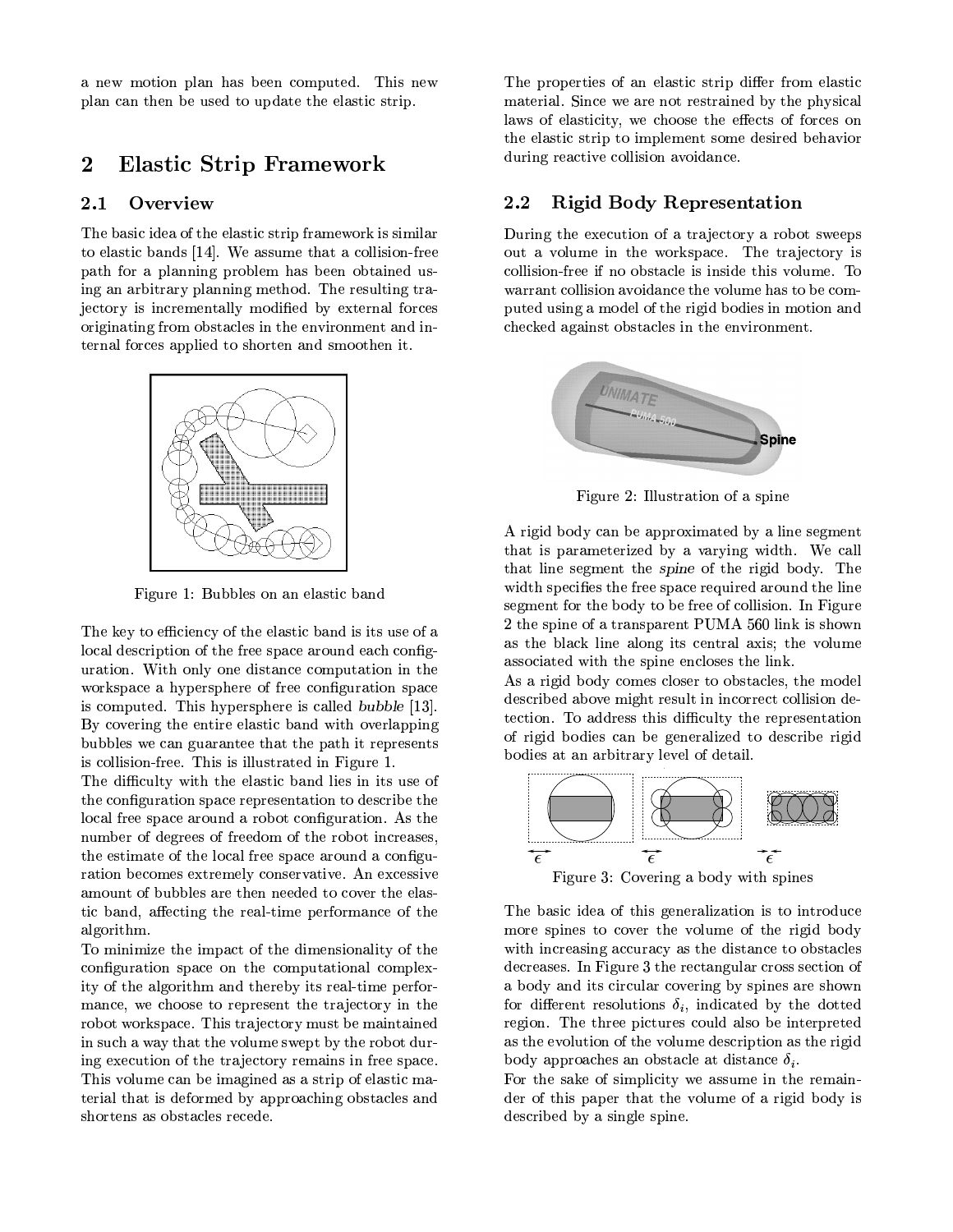#### **Representing Local Free Space** 2.3

To compute a bubble in the elastic band approach, a distance measurement to a point in the workspace has to be translated into a hypersphere in configuration space. When the free space is represented in the workspace, the distance computation translates directly into a bubble in the workspace. Let  $\rho(\mathbf{p})$ be the function that computes the minimum distance from a point **p** to any obstacle. The workspace bubble of free space around **p** is defined as

$$
\mathcal{B}(\mathbf{p}) = \{ \mathbf{q} : ||\mathbf{p} - \mathbf{q}|| < \rho(\mathbf{p}) \}.
$$

An approximation of the local free space around a rigid body  $b$  in configuration  $q$  can be computed by generating a set of workspace bubbles centered on the spine. This set of bubbles is called protective hull  $\mathcal{P}_q^b$ . The local free space or protective hull  $\mathcal{P}_q^{\mathcal{R}}$  of a robot  $R$  at a configuration  $q$  is described by the union of protective hulls of each rigid body of  $\mathcal{R}$ ,

$$
\mathcal{P}_q^{\mathcal{R}} = \bigcup_{b \in \mathcal{R}} \mathcal{P}_q^b.
$$

Figure 4 shows a protective hull of the Stanford Mobile Platform. Note that a single workspace bubble may contain multiple rigid bodies or even the entire robot, implying that for large clearances a simple description of the local free space suffices.



Figure 4: Protective hull of the Stanford Mobile Platform amidst spherical obstacles

#### 2.4 **Connectedness of Elastic Strip**

An elastic strip  $S_{\mathcal{T}}^{\mathcal{R}} = (q_1, q_2, q_3, \cdots, q_n)$  is a sequence of configurations  $q_i$  on the trajectory  $\mathcal T$  of the robot  $\mathcal{R}$ . The local free space of a configuration is described by the protective hulls  $\mathcal{P}_i^{\mathcal{R}}$ .

Since each configuration  $q_i$  is guaranteed to be free of collisions by the protective hull  $\mathcal{P}_{q_i}^{\mathcal{R}}$ , it remains to be shown that the union of all protective hulls contains the volume  $V^{\mathcal{R}}_{\mathcal{T}}$  swept by the robot along the trajectory. The condition of feasibility of trajectory  $\mathcal T$  described by  $\mathcal S^{\mathcal R}_{\mathcal T}$  is

$$
V_{\mathcal{T}}^{\mathcal{R}} \subseteq V_{\mathcal{S}}^{\mathcal{R}} = \bigcup_{1 \leq i \leq n} \mathcal{P}_{i}^{\mathcal{R}}.
$$
 (1)

This is illustrated in Figure 5, where three consecutive protective hulls cover the trajectory of the robot. The initial and the final configuration are shown. An obstacle is reducing the size of the intermediate protective hull.



Figure 5: Protective hulls covering a trajectory

It suffices to describe a procedure that verifies the existence of a path between two consecutive protective hulls  $\mathcal{P}_i^{\mathcal{R}}$  and  $\mathcal{P}_{i+1}^{\mathcal{R}}$ . By applying this procedure repeatedly the condition of feasibility  $(1)$  can be ensured.

We will make the assumption that every point on a rigid body  $b$  moves on a straight line as  $b$  transitions from  $q_i$  to  $q_{i+1}$ . This ignores the effect of rotation. However, this effect can be bounded and taken into account at a computational expense, when computing the protective hull of b. The justification for this assumption is that two adiacent configurations will be similar enough for this effect to be insignificant when the robot is close to an obstacle. This is a simplification but not an inherent limitation of the approach. Using this assumption the path of each rigid body  $b$ 

can be examined independently. If a trajectory between  $q_i$  and  $q_{i+1}$  exists for all rigid bodies  $b \in \mathcal{R}$ , one exists for  $R$ .

The existence of a trajectory  $\mathcal{T}_{i,i+1}$  for a rigid body b from configuration  $q_i$  to  $q_{i+1}$  is guaranteed if the volume  $V_{\tau_{i,i+1}}^b$  swept by b along  $\mathcal{T}_{i,i+1}$  is contained within the protective hulls of the configuration  $q_i$  and  $q_{i+1},$ 

$$
V_{\mathcal{T}_{i,i+1}}^b \subseteq \left(\mathcal{P}_i^b \cup \mathcal{P}_{i+1}^b\right). \tag{2}
$$

To verify condition (2) the union  $\mathcal{U} = \mathcal{P}_i^b \cup \mathcal{P}_{i+1}^b$  is examined. If  $b$  can pass through  $U$  on a straight line trajectory form  $q_i$  to  $q_{i+1}$  then the existence of a trajectory  $V_{\tau_{i,i+1}}^b$  contained within  $\mathcal{P}_i^b \cup \mathcal{P}_{i+1}^b$  is guaranteed.

If for all rigid bodies  $b \in \mathcal{R}$  the union of their protective hulls  $\mathcal{P}_{i}^{b}\cup\mathcal{P}_{i+1}^{b}$  is large enough to allow a straightline trajectory, we say that two consecutive protective hulls  $\mathcal{P}_i^{\mathcal{R}}$  and  $\mathcal{P}_{i+1}^{\mathcal{R}}$  are connected.

#### Forces Acting on the Strip 2.5

Whereas elastic material is homogeneous and its principal physical properties do not vary over its volume.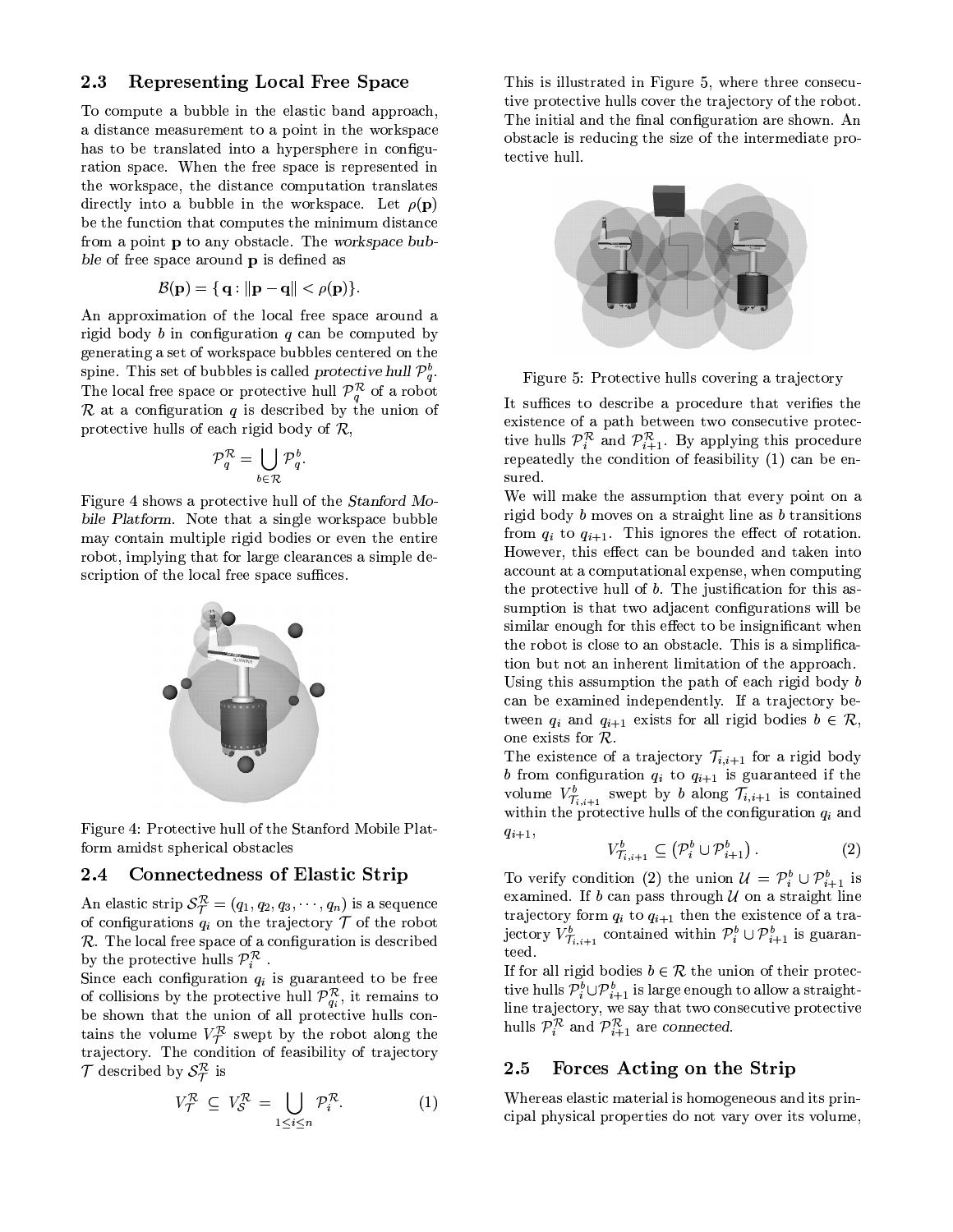this is not true for an elastic strip. In this framework an elastic strip can be seen as a two-dimensional grid of links and springs. Figure 6 illustrates that for the elastic strip  $S = (q_1, q_2, q_3)$  for an arm mounted on a mobile base.



Figure 6: Principal structure of elastic strip

The internal forces acting on the elastic strip are generated by the virtual springs attached to control points in subsequent configurations along the trajectory. Let  $\mathbf{p}_i^i$  be the position vector of the origin of the frame attached to the  $j$ -th joint of the robot in configuration  $q_i$ . We use these points as control points. The internal contraction force  $\mathbf{F}_{i,j}^{int}$  caused by the springs attached to joint j is defined as

$$
\mathbf{F}_{i,j}^{int} = k_c \left( \frac{d_j^{i-1}}{d_j^{i-1} + d_j^{i}} (\mathbf{p}_j^{i+1} - \mathbf{p}_j^{i-1}) - (\mathbf{p}_j^{i} - \mathbf{p}_j^{i-1}) \right)
$$

where  $d_j^i$  is the distance  $\|\mathbf{p}_j^i - \mathbf{p}_j^{i+1}\|$  in the initial, un-<br>modified trajectory and  $k_c$  is a constant determining the contraction gain of the elastic strip.

These forces cause the elastic strip to contract, maintaining a constant ratio of distances between every three consecutive configurations. Note that the force acting on the control points depends only on the local curvature of the elastic strip and not on its elongation.

The external forces are caused by a repulsive potential associated with the obstacles. For a point **p** this potential function is defined as

$$
V_{ext}(\mathbf{p}) = \begin{cases} \frac{1}{2}k_r(d_0 - d(\mathbf{p}))^2 & \text{if } d(\mathbf{p}) < d_0\\ 0 & \text{otherwise} \end{cases}
$$

where  $d(\mathbf{p})$  is the distance from **p** to the closest obstacle,  $d_0$  defines the region of influence around obstacles, and  $k_r$  is the repulsion gain.

The external force  $\mathbf{F}_{\mathbf{p}}^{ext}$  acting at point **p** is defined by the gradient of the potential function at that point:

$$
\mathbf{F}_{\mathbf{p}}^{ext} = -\nabla V_{ext} = k_r (d_0 - d(\mathbf{p})) \frac{\mathbf{d}}{\|\mathbf{d}\|}
$$

where  $\mathbf d$  is the vector between  $\mathbf p$  and the closest point on the obstacle.

#### **Elastic Strip Modification** 2.6

Let  $S = (q_1, q_2, q_3, \dots, q_n)$  be an elastic strip. When S is subjected to the forces described in section 2.5, it is deformed by altering each of the configurations  $q_i$ in turn. To change a configuration according to the internal and external forces, these forces have to be mapped to joint torques.

For collision avoidance in the absence of a task requirement, we use the Jacobian  $J_{\mathbf{p}}$  associated with the point **p** at which the force  $\mathbf{F}_{\mathbf{p}}$  is acting for this mapping. The joint torques  $\Gamma$  caused by  $\mathbf{F}_{\mathbf{p}}$  are given by

$$
\mathbf{\Gamma} = J_{\mathbf{p}}^T \mathbf{F}_{\mathbf{p}}.\tag{3}
$$

Joint limits can be avoided using a potential field function [6].

The dynamic model of the system can be used to compute the joint displacements caused by the joint torques. The displacements for a configuration  $q_i$  define the new configuration  $q_i'$ , resulting in the modified elastic strip  $S' = (q_1, \dots, q'_i, \dots, q_n)$ . S' represents a valid trajectory, only if the protective hulls  $\mathcal{P}_{i-1}, \mathcal{P}'_i$ , and  $\mathcal{P}_{i+1}$  are connected. This is verified using the procedure described in section 2.4.

If  $\mathcal{P}'_i$  and  $\mathcal{P}_{i+1}$  are not connected, the elastic strip  $\mathcal{S}'$ becomes invalid. This means that the trajectory represented by  $\mathcal{S}'$  cannot be proven to be collision-free. using the representation of local free space associated with S'. In order to reconnect  $\mathcal{P}'_i$  and  $\mathcal{P}_{i+1}$  intermediate protective hulls are inserted into the elastic strip.

As obstacles recede from the vicinity of the elastic strip, the protective hulls of configurations increase in volume and potentially move closer together. This can result in protective hulls  $P_{i-1}$  and  $P_{i+1}$  to be connected. In that case  $q_i$  is redundant and can be removed from  $S$ .

#### $2.7$ **Motion Behavior**

Given a planned motion, the elastic strip allows a robot to dynamically modify its motion to accommodate changes in the environment. For redundant mechanisms this modification is not uniquely determined and may be chosen depending on the task. A transportation task for a mobile manipulator, for instance, can be described by the motion of the mobile base, while only a nominal posture of the arm and load are specified. For a manipulation task, the description consists of the motion of the end effector and its contact forces, while only a nominal posture of the mobile base and arm is given. In both cases some degrees of freedom are used for task execution, while others can be used to achieve task-independent motion behavior.

The elastic strip also provides an effective framework for executing partially described task. If only those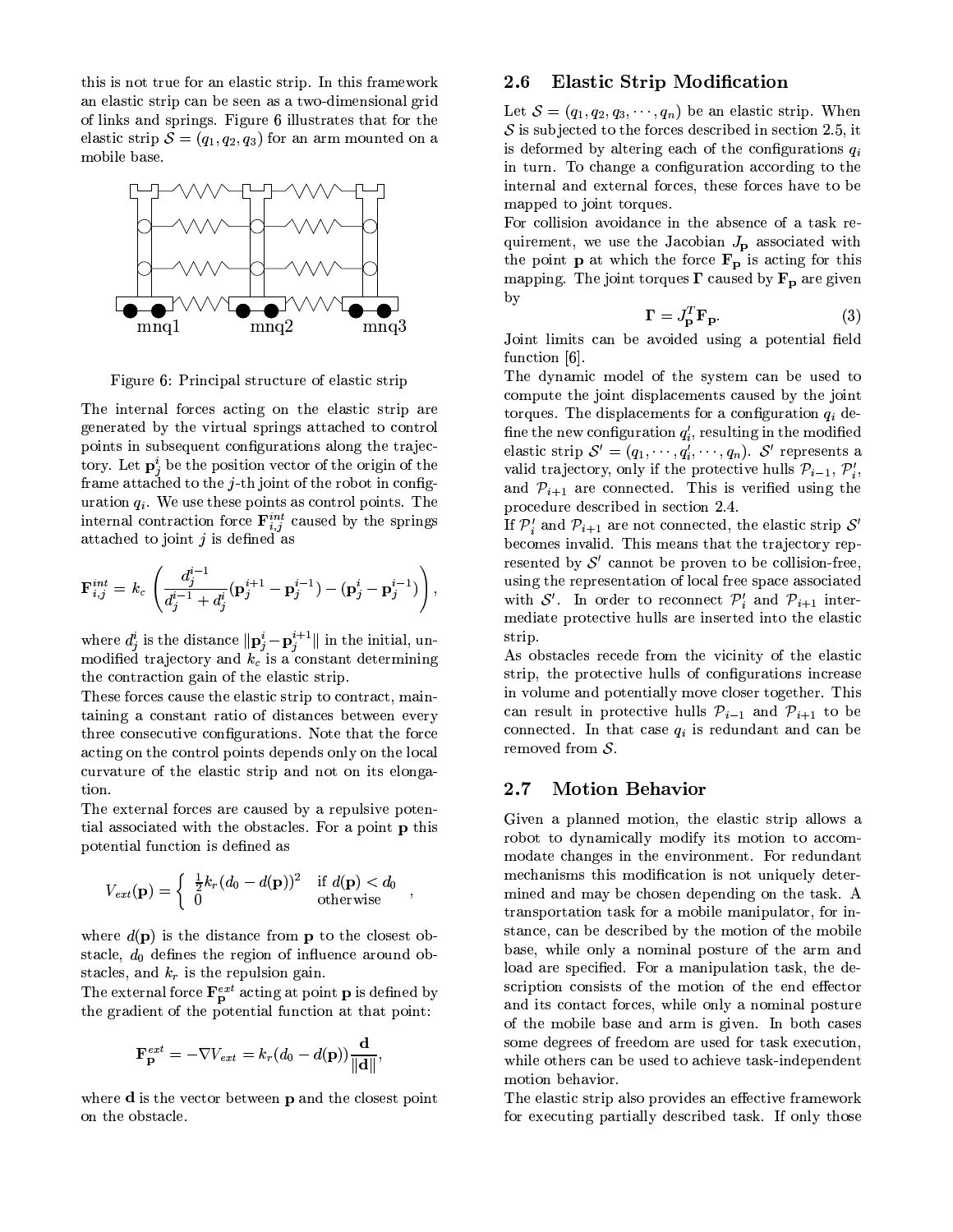degrees of freedom necessary for execution have been specified, reactive obstacle avoidance combined with an attractive potential to the desired posture can complete the robot control in real-time. With a partial plan, however, the elastic strip can be subjected to local minima.

#### 3 **Motion Execution**

The framework for combining motion behavior and task execution relies on the operational space dynamic control structure of redundant robots, summarized below. The operational dynamics for a robot are  $[7]$ 

$$
\Lambda(\mathbf{x})\ddot{\mathbf{x}} + \mu(\mathbf{x}, \dot{\mathbf{x}}) + \mathbf{p}(\mathbf{x}) = \mathbf{F},
$$
 (4)

where  $x$  is the vector of the  $m$  operational coordinates describing the position and orientation of the effector, and  $\Lambda(\mathbf{x})$  is the  $m \times m$  kinetic energy matrix associated with the operational space.  $\mu(\mathbf{x}, \dot{\mathbf{x}})$ ,  $\mathbf{p}(\mathbf{x})$ , and **F** are respectively the centrifugal and Coriolis force vector, gravity force vector, and generalized force vector acting in operational space. These equations of motion describe the dynamic response of a manipulator to the application of an operational force  $\bf{F}$  at the end effector. For non-redundant manipulators, the relationship between operational forces  $\bf{F}$  and joint forces  $\Gamma$  is

$$
\mathbf{\Gamma} = J^T(\mathbf{q})\mathbf{F},\tag{5}
$$

where  $J(q)$  is the Jacobian matrix. For redundant systems the above relationship becomes

$$
\mathbf{\Gamma} = J^T(\mathbf{q})\mathbf{F} + \left[ I - J^T(\mathbf{q})\overline{J}^T(\mathbf{q}) \right] \mathbf{\Gamma}_0, \qquad (6)
$$

with

$$
\overline{J}(\mathbf{q}) = A^{-1}(\mathbf{q})J^T(\mathbf{q})\Lambda(\mathbf{q}),\tag{7}
$$

where  $\overline{J}(\mathbf{q})$  is the dynamically consistent generalized inverse,  $A(\mathbf{q})$  the joint space mass matrix, and  $\Lambda(\mathbf{q})$ the mass matrix associated with the operational space  $[7, 8].$ 

Equation 6 provides a decomposition of the joint torques into those caused by forces at the end effector  $(J^T\mathbf{F})$  and those that only affect internal motion  $\left(\left[I-J^{T}(\mathbf{q})\overline{J}^{T}(\mathbf{q})\right]\Gamma_{0}\right)$ . This decomposition can be used to achieve different kinds of task behavior. Simple obstacle avoidance without the incorporation of task behavior can be achieved by using equation 3 to map internal and external forces to joint torques.

To ensure the execution of a task specified in a particular task frame  $f$ , the internal and external forces are mapped into the null space of the Jacobian  $J_f$ associated with the task frame. This corresponds to the sets of tasks where the end effector is required to move on a certain trajectory and the redundant degrees of freedom can be used for obstacle avoidance.



Figure 7: Elastic strip for a 9-dof robot incrementally modified by a moving obstacle

Simple obstacle avoidance behavior can be easily augmented by specifying a desired posture for the robot. This posture can be chosen according to some optimization criterion, for example, to minimize the torques to support the load.

#### $\overline{\mathbf{4}}$ Implementation

The results of a preliminary implementation are shown in Figure 7. The framework is applied to the Stanford Mobile Platform, a PUMA 560 robot arm mounted on a holonomic mobile base with a total of nine degrees of freedom. In this example, all links of the robot are subjected to the moving obstacle. The elastic strip is represented by a set of intermediate configurations, displayed as lines connecting joint frames.

The approaching obstacle deforms the elastic strip to ensure obstacle avoidance. As the obstacle moves away, internal forces cause the elastic strip to assume the straight line trajectory. Our current implemen